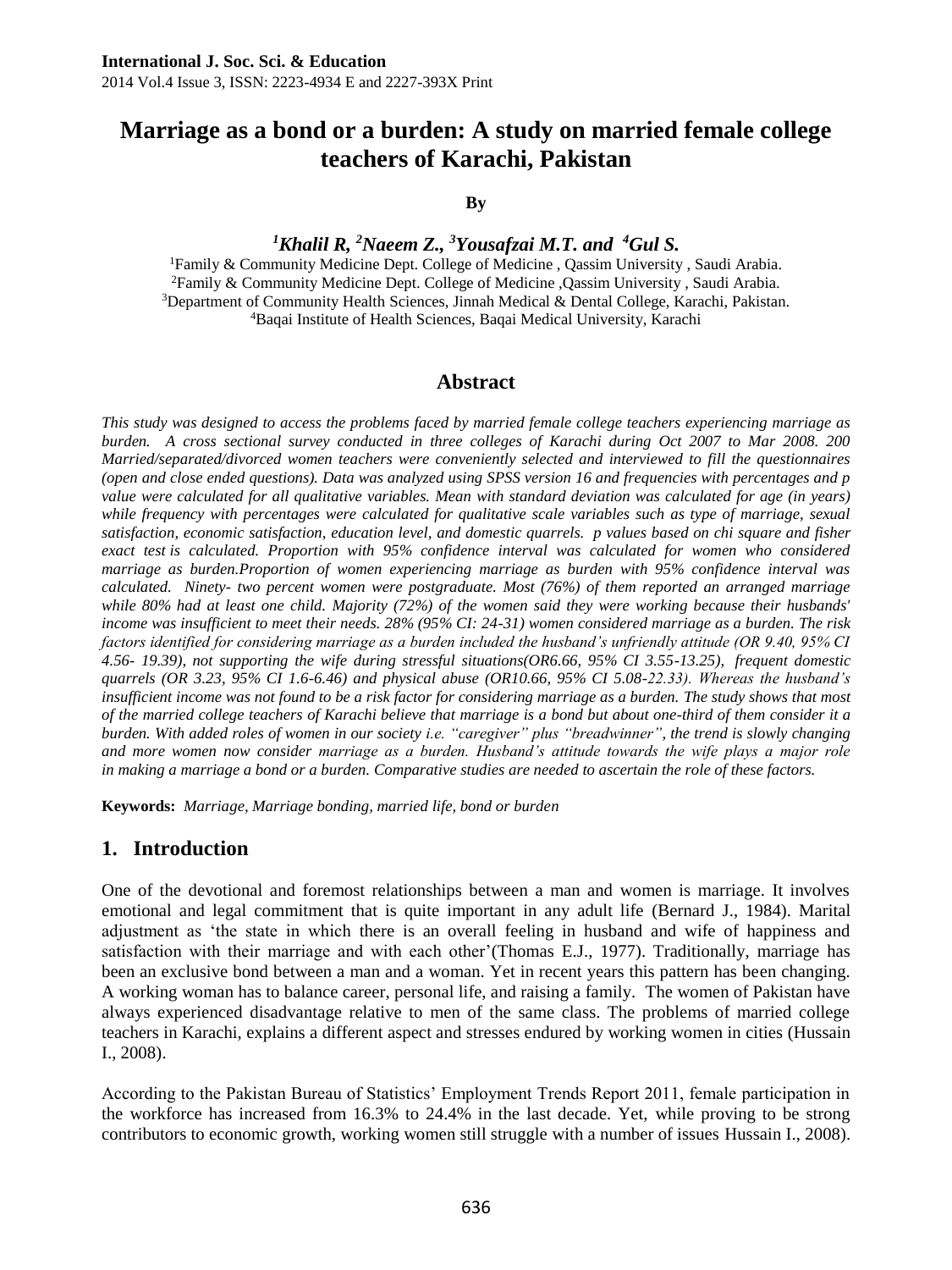Women in numerous different jobs and from different socio-economic backgrounds illuminate all the various challenges affecting their experiences of working life (Hussain I., 2008).

Marriage is a socially approved sexual and economic union between a man and a woman that is presumed to be more or less permanent and that subsumes reciprocal rights and obligations between the spouses and their children (Thomas, J., 1997). The attitudes towards marriage, family, and sexuality along with the increasing incidence of divorce, have led to some significant changes in the kinds of living arrangements that people find themselves in today (Coombs, R.H., 1991 & Aries.E., 1985).

The birth-rate in most societies around the world has been declining, and the divorce rate has been increasing. Industrial societies tend to encourage nuclear families and to be more permissive of divorce. In addition, greater gender equality and higher levels of education for women offer them more opportunities in terms of supporting their families.

All more developed countries have witnessed an increase in the age of marriage, a decrease in the marriage rate, and an increase in the divorce rate during the last 30 to 40 years, though the change in the rates appears to have stabilized (Cooney T., 1999).

Roles in the modern family have a *trend toward egalitarianism*. The new situation of social life has also brought about changes in the roles and status of husband and wife in the marriage system (Rezac, S., 1994, Lwanga, S.K. & Lameshow, S.).

Pakistan is located in South Asia.It is the sixth most populous country in the world, and the second most populous Muslim country (Lwanga, S.K. & Lameshow, S.). Karachi is a metropolitan and modern city compared to other cities of Pakistan. Its people love glamour and keep themselves up-to-date in terms of fashion, trade, and social activities. They are considered more westernized by the people of other cities of Pakistan, and in many aspects they are very different (Population Mid-2007).

In our country, females choose "Medicine" and "Education" as their profession. The female teachers represent a larger percentage as compared to lady doctors. So, the teachers have been chosen for this study. It is believed that working women have double burden to carry if they are married and have kids. The purpose of doing this study was to analyze that in our setup whether the working women were enjoying their relationship with husband or the trend was changing like western countries.

# **2. Subjects and methods**

A cross sectional survey was conducted in three colleges of Baqai Medical university, Karachi university and Karachi college for women located in cosmopolitan, multiethnic city of Karachi Pakistan during six months period starting October 2007. A WHO sample size calculation software (Population Mid-2007) was used to calculate the required sample size. A minimum sample size of 278 was required while taking 5% bound on error of estimation, 95% confidence level, and assuming 50% proportion of educated married women considering marriage as burden among the population. Study participants working as teacher in any of the above colleges, married/divorced/separated, married life experience of at least 5 years and, consented to participate were selected conveniently and interviewed. Out of 278, only 200 participants consented to participate in the study, making the response rate of 73%. Principal Investigator herself conducted head-on interviews and data was recorded on a pre-coded questionnaire. All of the questionnaires were field edited after each interview to check for legibility, missing fields and any illogical responses. SPSS version 16 was used to enter and analyze the data. In order to identify any typo errors during data entry, 5% of the fields were randomly checked against the physical questionnaires. Mean with standard deviation was calculated for age (in years) while frequency with percentages were calculated for qualitative scale variables such as type of marriage, sexual satisfaction, economic satisfaction, education level, and domestic quarrels. p values based on chi square and fisher exact test is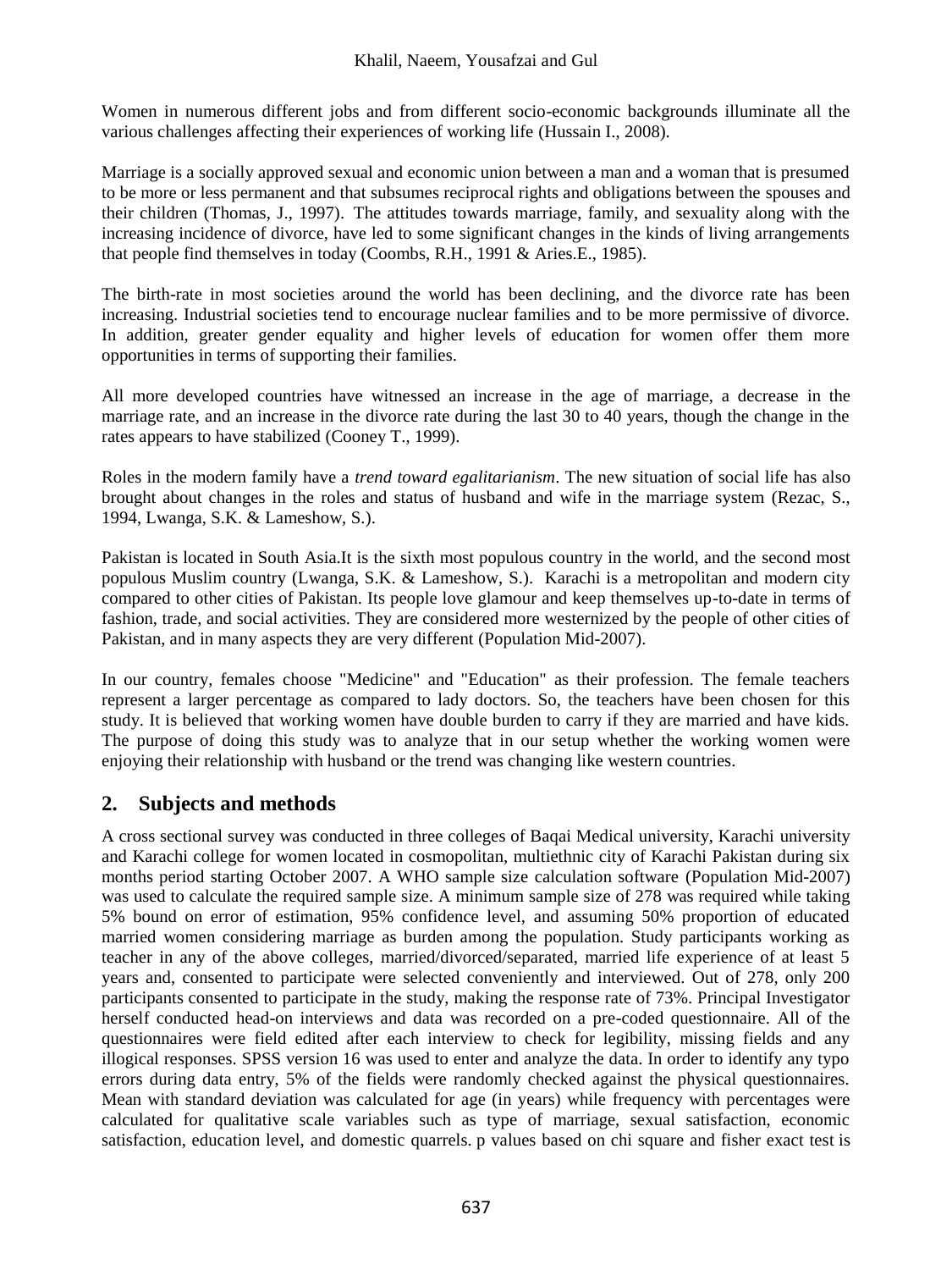calculated. Proportion with 95% confidence interval was calculated for women who considered marriage as burden.

### **3. Results:**

200 women were interviewed in the study. Their ages varied from 26 to 58 years. Out of 200, 16(8%) were divorced, 16(8%) were separated and the rest were living with their husbands. 152 (76%) women had arranged marriage, 8 (4%) love and 40 (20%) had both [arranged love marriage]. Almost 76% of the women were not satisfied with the income of their husbands. 20% were not bearing any child while 96% were bearing 4 or less than 4 children. Only 25% women reported that their husband frequently help them in household chores. Similarly, 17% women reported frequent domestic quarrels while 24% reported physical abuse. There was a statistically significant difference between women who considered marriage as bond and those who considered marriage as burden in terms of academic qualification ( $p=0.045$ ), nature of their husbands (p<0.001), sexual satisfaction (p<0.001), husband helpful during stressful situation or problems faced by wives  $(p<0.001)$  and any physical abuse by the husbands  $(p<0.001)$ (Table 1).

| <b>Characteristics</b>                                  | Marriage as<br><b>Burden</b><br>$n=56$<br>N(%) | Marriage as<br><b>Bond</b><br>$n = 144$<br>N(%) | <b>Total</b><br>$N=200$<br>N(%) | P value |
|---------------------------------------------------------|------------------------------------------------|-------------------------------------------------|---------------------------------|---------|
| <b>Satisfaction with husband income:</b><br>- Satisfied | 8(14)                                          | 40(28)                                          |                                 | 0.045   |
| - Not satisfied                                         | 48 (86)                                        | 104(72)                                         | 48 (24)<br>152(76)              |         |
| <b>Academic Qualification:</b>                          |                                                |                                                 |                                 |         |
| Intermediate                                            |                                                |                                                 |                                 |         |
| <b>Bachelor Degree</b>                                  |                                                | 16(11)                                          | 16(8)                           | $\ast$  |
| Masters degree                                          | 56 (100)                                       | 119 (83)                                        | 175(87.5)                       |         |
| M.phil/PhD                                              |                                                | 9(6%)                                           | 9(4.5)                          |         |
| <b>Bearing children:</b>                                |                                                |                                                 |                                 | $\ast$  |
| Yes                                                     | 56 (100)                                       | 41 (28)                                         | 160(80)                         |         |
| N <sub>0</sub>                                          |                                                | 103(72)                                         | 40(20)                          |         |
| Nature of husband:                                      |                                                |                                                 |                                 |         |
| Friendly                                                | 24(43)                                         | 127(88)                                         | 151(75.5)                       |         |
| <b>Traditional dominant</b>                             | 24(43)                                         | 9(6)                                            | 33(16.5)                        | < 0.001 |
| Difficult to live with                                  | 8(14)                                          | 9(6)                                            | 17(8)                           |         |
| <b>Sexual satisfaction from husband:</b>                |                                                |                                                 |                                 |         |
| Yes                                                     | 28(50)                                         | 135(94)                                         | 163(81.5)                       | < 0.001 |
| N <sub>0</sub>                                          | 28(50)                                         | 9(6)                                            | 37(28.5)                        |         |
| Husband help in case of any problem or                  |                                                |                                                 |                                 |         |
| stress:                                                 |                                                |                                                 |                                 | < 0.001 |
| Yes                                                     | 24(43)                                         | 120(83)                                         | 144(72)                         |         |
| N <sub>0</sub>                                          | 32(57)                                         | 24(17)                                          | 56(82)                          |         |
| Physical abuse by husband:                              |                                                |                                                 |                                 |         |
| Yes                                                     | 32(57)                                         | 16(11)                                          | 48(24)                          | < 0.001 |
| N <sub>0</sub>                                          | 24(43)                                         | 128(89)                                         | 152(76)                         |         |
| Domestic quarrels with husband:                         |                                                |                                                 |                                 |         |
| N <sub>0</sub>                                          |                                                | 32(22)                                          | 32(16)                          |         |
| Occasional                                              | 34(60)                                         | 88(61)                                          | 48(60)                          |         |
| Frequent                                                | 22(40)                                         | 24(17)                                          | 120(24)                         |         |

|  |  |  |  |  |  |  |  | Table 1: Descriptive characteristics of married women college teachers in Karachi, Pakistan |
|--|--|--|--|--|--|--|--|---------------------------------------------------------------------------------------------|
|--|--|--|--|--|--|--|--|---------------------------------------------------------------------------------------------|

**\*p value cannot be calculated due to 0 counts in cell**

**P value is based on chi square test and fisher exact test where the expected cell count is less than 5%**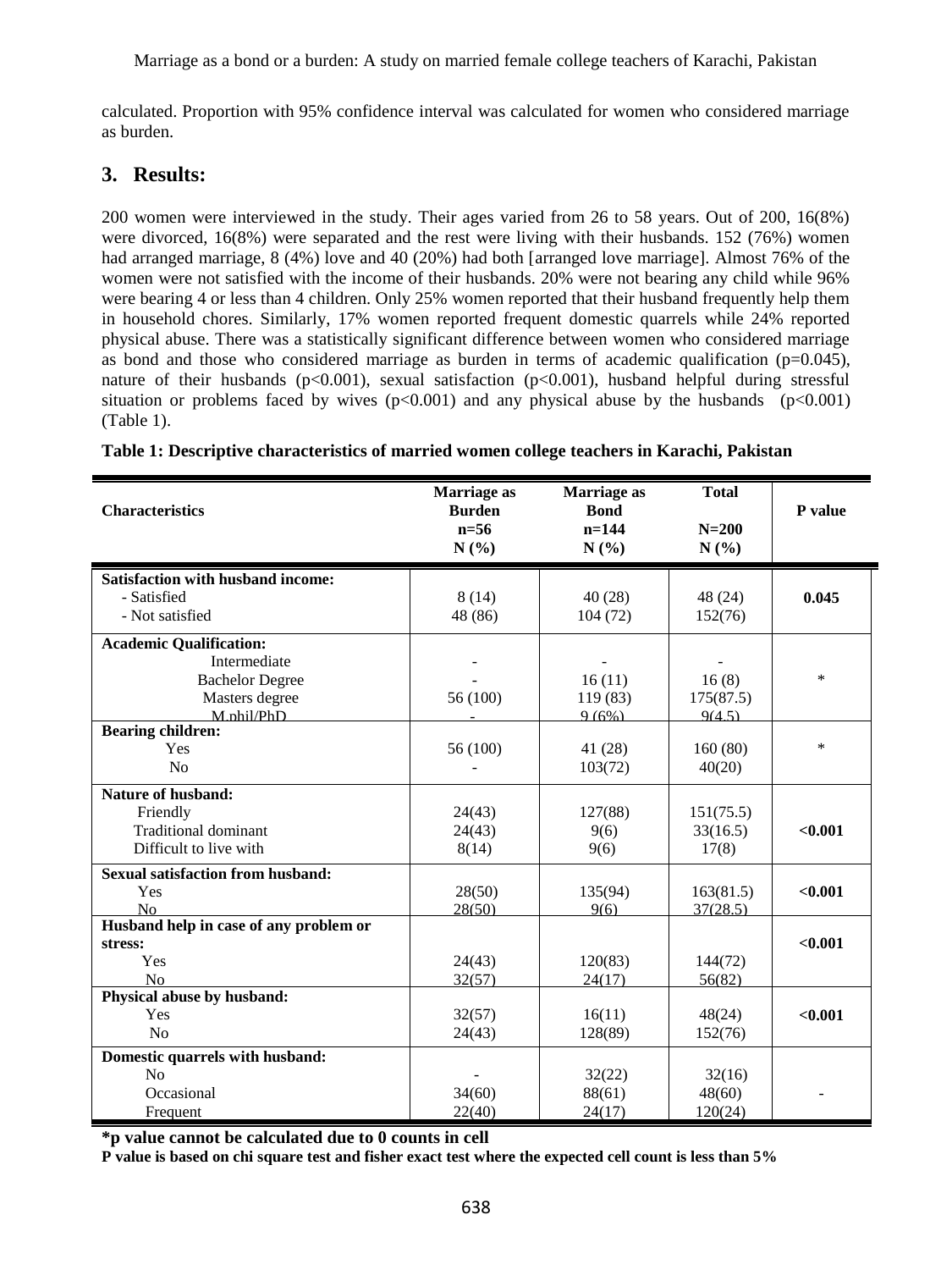72% (95% CI: 69%, 75%) women considered that marriage is a bond while 28% (95% CI: 24%, 31%) of them considered marriage as a burden (Table 2). Among them who reported marriage is a bond, 83% were highly educated with a master degree while 50% of their husbands were holding master degree. In contrast who considered marriage as a burden, almost all were holding at least master degree while 55% of their husbands were holding masters and 45% bachelor degree. Monthly income of 104(72%) of husbands was insufficient to fulfill the needs of their family.  $41(28%)$  had no children. According to these women 127(88%) husbands were friendly with their wives. 20(83%) of women believed their husbands helped them out to get rid of their problems or decreased their stress. 16(11%) women faced physical/emotional abuse from their husbands.

#### **Table 2: Proportion of married college teachers considering marriage as bond or burden in Karachi, Pakistan**

|                          | Proportion(Prevalence) (95% CI*) |  |  |
|--------------------------|----------------------------------|--|--|
|                          |                                  |  |  |
| Marriage as Bond         | 72 % (69% - 75%)                 |  |  |
| Marriage as burden       | 28 % (24%-31%)                   |  |  |
| *95% Confidence Interval |                                  |  |  |

Out of all Ladies who thought marriage is a burden, 6(12%) were married, 4(8%) separated and 4(8%) were divorced. All of them had had qualification of MA/MSC and 31(55%) of them were married with persons having masters qualification. Monthly income of 48(86%) husbands was insufficient to fulfill their and their children requirement. All of them had children. 24(43%) considered their husband as their friends. 32(57%) of women experienced that their husband did not help them out from their mental conflicts/problems or increased their stress. 32(57%) ladies were occasionally physically/emotionally abused by their husband (Table 1).

# **4. Discussion**

Marriage is considered to be a bond by all females of all societies and religions but a slow change is observed in trend which is moving from bond to burden, especially in educated working ladies. There is a long list of factors responsible for it, mainly unsatisfied economic and psychological needs associated with a true companionship. Other less important reasons may be un-fulfillment of sexual and reproductive needs.

Everything around us is in the process of continuous change; same is the case with marriage. Pakistan is a third world country but the speed of changing trends is same as anywhere in the world.

It is evident from the data that arranged marriages are still very common here, even in highly educated women where parents of the bride and groom arrange it for their children. The fact is quite consistent with other studies (Smock, P., 2004).

There is no link of husband's education with the successful marriage; it is derived from the fact that the percentage of higher husband education of women who were enjoying a happy satisfied married life was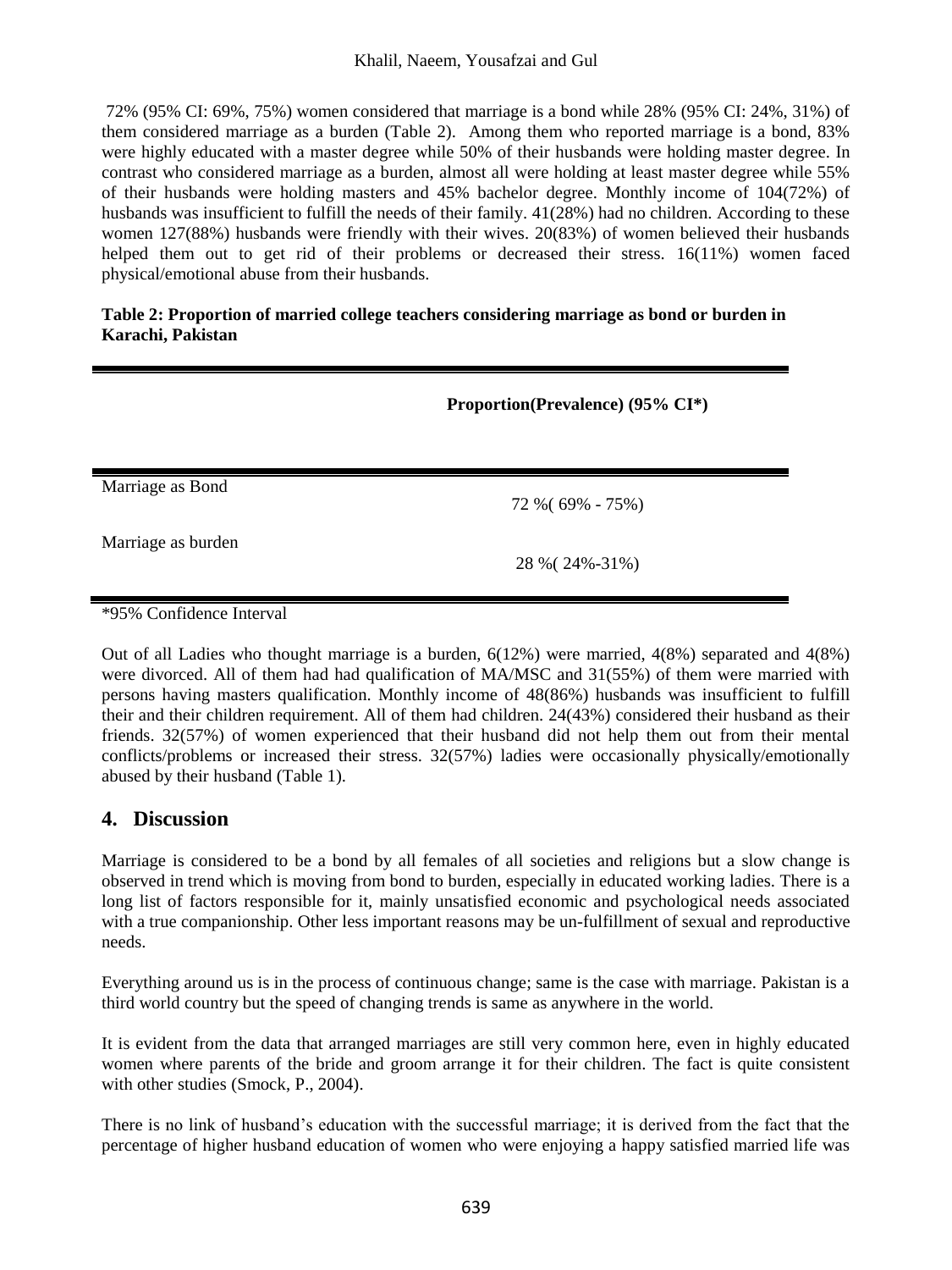less than those who were not satisfied. The finding is inconsistent with a study done by HM Van Den Brink that women appear to be more satisfied with their life if there is an education gap with the partner (both positive and negative) (HM Van Den Brink, 2002).

Finances are the number one reason of divorce. It is important to discuss money issues in this relationship. Most of the unsatisfied married women were found disappointed with the economic status of their husbands and do jobs to fulfill their and their children's needs (Jeanne, K. 2000 & Haq, M. 2000). The finding is in disagreement with a study done by Parron E Min which he reported that income, which is often thought to be associated with levels of satisfaction, have no relationship with it (Parron E. M., 1982).

It is evident from our study that quarter of the working women who think their marriage is a bond, had no children, indicating that even if they don't have children they are happy with that relationship. On the other side all of the working women who thought their marriage is a burden for them have children. It shows that even if the reproduction component of marriage is not satisfied the woman can lead a happy life if other requirements of the marriage are fulfilled (Baqai. M.S., 1998; Zihlman.A., 1981 & Gelles.R. Conte. J., 1990).

Data shows that the main reason of divorce among working ladies was incompatibility of mind with their husbands while they all had children and were economically and sexually satisfied from their husband. Working women may be prone to depression because they bear the double burden of housework and a job outside the home. Because they have to work in two environments, one is the office environment and the other is home environment. Both are vastly different from one to another (Barrera M., Garrison Jones CV. 1988). The study by Bradbury TN states that higher the levels of depression and more the stress lower would be the marital adjustment. It indicates that depressed married woman have to face marital adjustment problems in her married life. She also cannot perform better her married life responsibilities because she is under stress and if a married woman feels stress in her life, it affects her household work, her relationship with spouse and other members of her family. Researchers studied that women feel more depression and stress after marriage and these two factors affect their married life. Because of depression and stress they cannot tolerate their spouses' behavior and immediately get irritated. This makes their life miserable and leads towards breakup (Bradbury T.N. & Fincham F.D., 1990).

More women experience emotional abuse than physical violence. 35% of all women who are or have been in married have experienced emotional abuse. In comparison, 29% of women have been physically assaulted by their male partners (Statistics Canada, 1998). Our data shows 57% ladies were physically/emotionally abused by their husband.

There is a list of six areas of marital adjustment, which is defined by the psychologist, such as, religion, social life, mutual friends, in laws, money and sex (Lazarus RS. & Delingis A., 1983). Another psychologist defines ten areas of marital adjustment, i.e. values, couple growth, communication, conflict resolution, affection, roles, cooperation, sex, money and parenthood (Margolin G., 1980). A study on marriage and marital adjustment in USA presents social activities and recreation, training and disciplining of children, religion, in law relationship, financial matters, sexual relationship, communication, mutual trust and companionship as the areas of marital adjustment (Smith, 1961). It is evident from the results of our survey that there are four factors on which the success of marriage depends, they are:

- 1. Mental compatibility or psychological satisfaction.
- 2. Sexual intimacy in marriage.
- 3. Reproduction.
- 4. Finances in marriage.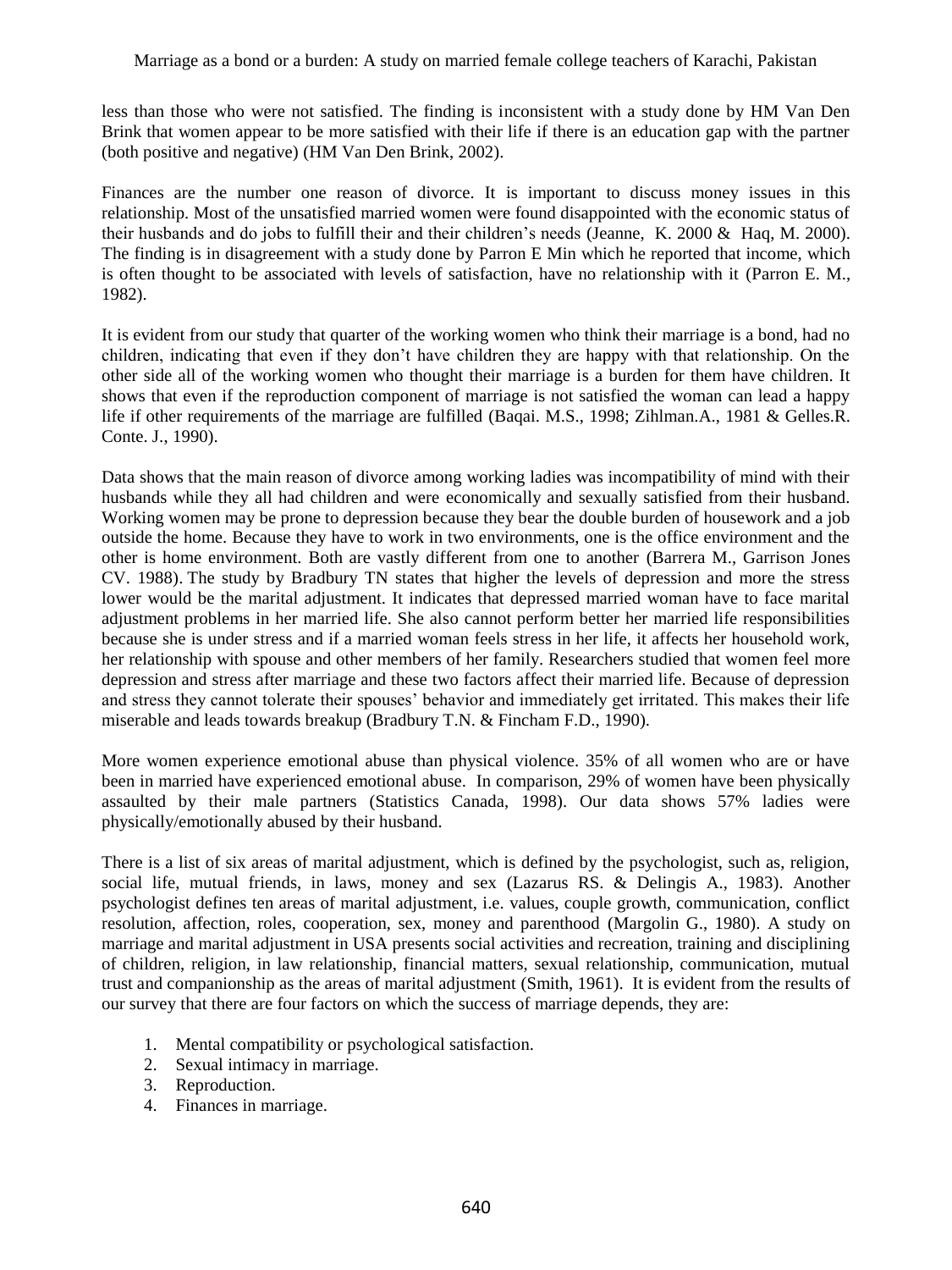### **5. Conclusion**

The study concludes that Marriage cannot be a burden for married working women if at least two of purposes of marriage out of four (Mental compatibility or psychological satisfaction, Sexual intimacy, Reproduction, Financial matters), are served but the mental compatibility is the compulsory component to be fulfilled with any of the three other factors identified by the study.

One quarter of the working college teachers of Karachi believe marriage as a bond but trend is moving slowly towards the belief of marriage as a burden with added roles of women in our society i.e. "caregiver" plus "breadwinner".

### **References**

Bernard J. (1984). Work and family: Changing roles of men and women. Palo Alto, CA: Mayfield.1984.

- Thomas E.J. (1977). Marital communication and decision making. New York, Free Press. 1977 [1].
- Hussain I. (2008). Problems of Working Women in Karachi, Pakistan, 1<sup>st</sup> edition, Cambridge Scholars Publishing, 2008.
- Thomas.J. (1997). Sullivan, Introduction to Social Problems, 5<sup>th</sup> edition, U.S.A, Allyn and Bacon, 1997, 74–104.
- Coombs, R.H. (1991). Marital status and personal well-being: A literature review, *Journal of Family Relations*, vol:22, 1991, 40, 97-102.
- Aries.E. (1985). Male-female interpersonal styles in all male, all female, and mixed groups, Beyond sex roles, 2<sup>nd</sup>ed, st. Paul, west publishing company, 1985, 123-178.
- Cooney. T. (1999). Bringing home the bacon: Marital allocation of income-earning responsibility, job shifts, and men's wages. *Journal of Marriage and the Family*, vol:61,110-122.
- Rezac, S. (1994), Contact with nonresident parents, interparental conflicts, and children's behaviour, Journal of family issues, 15, 191-207.
- Lwanga, S.K. & Lameshow, S. Sample size determination in health studies: A practical Manual. WHO: Geneva.
- "Population Mid-2007," Population Reference Bureau <http://www.prb.org/Datafinder/Topic/> Bar.aspx?sort=v&order=d&variable=1 (accessed July 9, 2008).
- "Population Mid-2007," Population Reference Bureau.
- Statistical package for social scientists Version 16 Chicago, IL.
- Smock.P. (2004). The wax and wane of marriage: Prospects for marriage in the 21st Century. Journal of Marriage and Family, 66, 2004, 966-973.
- HM Van Den Brink (2002). Age and education differences in marriages and their effects on life satisfaction, Journal of Happiness Studies, 2002
- Jeanne.K. (2000). Women in the economy: past, present and future, London, Langman, 1984, 1-19.
- Haq, M. (2000). Human Development in South Asia 2000, The Gender Question, Pakistan, Oxford University Press, 2000, 9-21, 51-70.
- Parron EM. (1982). Golden wedding couples: Lessons in marital longevity. Generations 1982;7:14-6.
- Baqai. M.S. (1998). Social Order in Pakistani Society, 2<sup>nd</sup> edition, Karachi, National book foundation,1998,33,95,123-145.